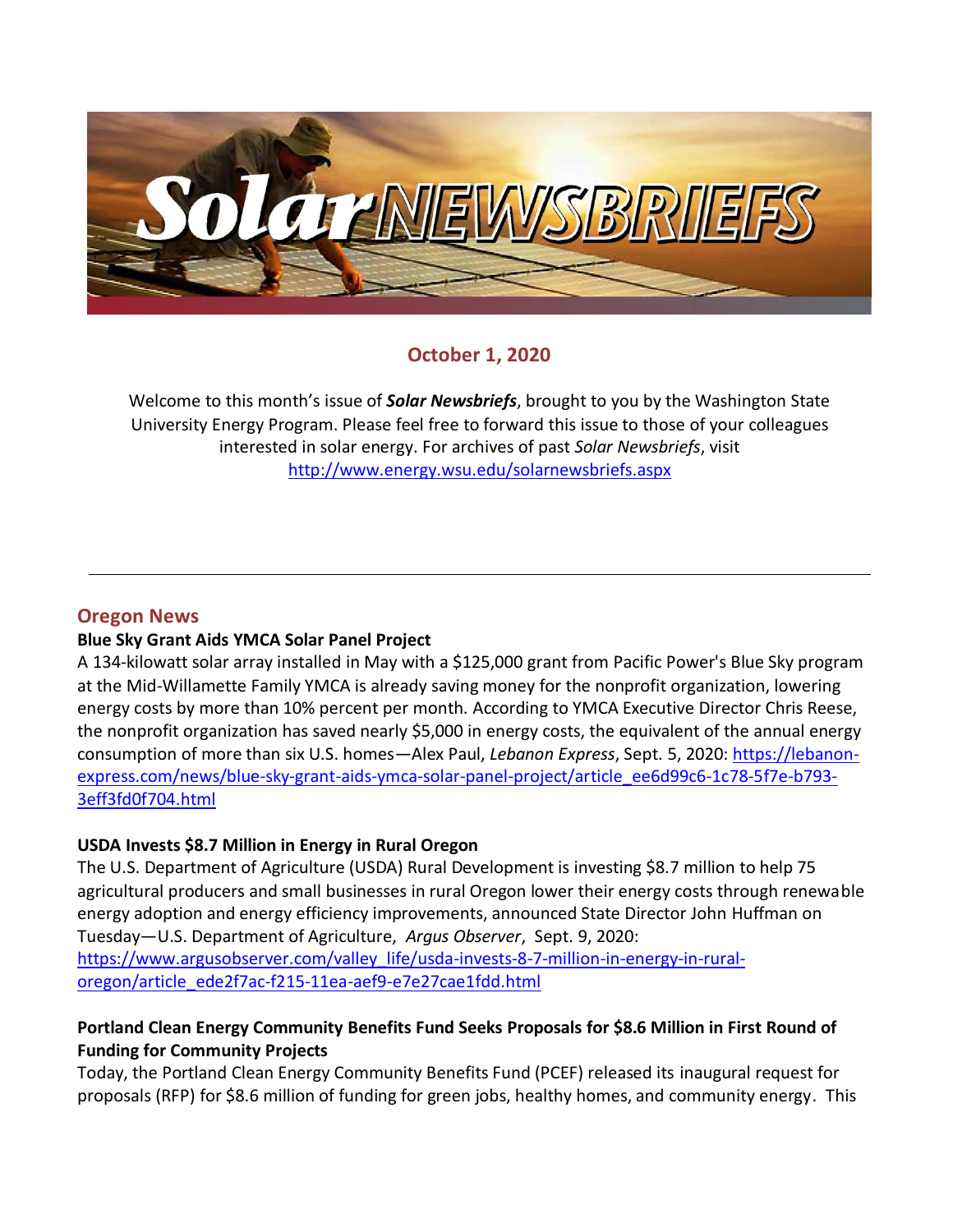RFP is the product of many months of hard work by the PCEF Grant Committee, PCEF staff, BPS staff, the Mayor's office and hundreds of community members who provided thoughtful input along the way. The fund is the result of a local 2018 ballot initiative led by thousands of community projects that focus on frontline communities. The City of Portland and the PCEF team welcome the community's best ideas for addressing climate change and advancing racial and social justice. For more information and to apply see the City of Portland Press Release from Sept. 22, 2020:

[https://www.portland.gov/bps/cleanenergy/news/2020/9/16/portland-clean-energy-community](https://www.portland.gov/bps/cleanenergy/news/2020/9/16/portland-clean-energy-community-benefits-fund-seeks-proposals-86)[benefits-fund-seeks-proposals-86](https://www.portland.gov/bps/cleanenergy/news/2020/9/16/portland-clean-energy-community-benefits-fund-seeks-proposals-86)

## **Fleet Development Plans New Solar Project in Wallowa County**

Ryan Sheehy's Fleet Development moved a step closer to its second Wallowa County community solar project in August when the county commissioners tacitly approved leasing property for the facility, pending a review of contracts. Fleet Development is seeking to transform an unused corner of the county's former asphalt plant site on Fish Hatchery Lane and Homan Lane into a solar power farm that would provide energy to local customers through Pacific Power's grid—*The Observer*. Sept. 3, 2020: [https://www.lagrandeobserver.com/business/fleet-development-plans-new-solar-project-in-wallowa](https://www.lagrandeobserver.com/business/fleet-development-plans-new-solar-project-in-wallowa-county/article_adce560c-ec89-11ea-bd90-43aa81fb65bc.html)[county/article\\_adce560c-ec89-11ea-bd90-43aa81fb65bc.html](https://www.lagrandeobserver.com/business/fleet-development-plans-new-solar-project-in-wallowa-county/article_adce560c-ec89-11ea-bd90-43aa81fb65bc.html)

## **Oregon's Coal-Free Future: Where will Power Come From?**

Every day, electricity crackles across power lines hanging over the sparsely populated counties of Umatilla, Morrow, Gilliam and Sherman that border the Columbia River. With the ongoing global climate crisis, the debate about how this electricity can be produced by cleaner, renewable energy continues to heat up. Nowhere is this more obvious than with the case of Portland General Electric's attempts to shift away from coal-generated electricity. As the state's last coal-fired plant closes in Morrow County by the end of 2020, utilities are facing a complex road ahead to close the gap between renewable and non-renewable generation—Nick Rosenberger*, The Bend Bulletin*, Sept. 20, 2020: [https://www.bendbulletin.com/climate\\_changed/oregons-coal-free-future-where-will-power-come](https://www.bendbulletin.com/climate_changed/oregons-coal-free-future-where-will-power-come-from/article_6b9037b4-eeec-11ea-b9f3-033039ed261b.html)[from/article\\_6b9037b4-eeec-11ea-b9f3-033039ed261b.html](https://www.bendbulletin.com/climate_changed/oregons-coal-free-future-where-will-power-come-from/article_6b9037b4-eeec-11ea-b9f3-033039ed261b.html) 

# **Violet Power Plans Only Vertically integrated Crystalling Solar Factory in U.S.**

Violet Power, an Oregon-based solar startup helmed by the recently retired director of the Department of Energy's solar office, plans to build a fully integrated manufacturing plant in Washington state. After ramping through 2021, the Violet factory will be ready to roll out between 300 and 500 megawatts' worth of solar cells per year. Over time, the company plans to add modules and then wafers, making it the only U.S. crystalline silicon solar plant producing all of those parts of the supply chain—Emma Foehringer Merchant, *gtm*, Sept. 9, 2020: [https://www.greentechmedia.com/articles/read/solar](https://www.greentechmedia.com/articles/read/solar-startup-violet-power-plans-wafer-cells-and-module-factory-in-washington)[startup-violet-power-plans-wafer-cells-and-module-factory-in-washington](https://www.greentechmedia.com/articles/read/solar-startup-violet-power-plans-wafer-cells-and-module-factory-in-washington)

# **Washington News**

# **PSE Solar Grants Make a Difference with Whatcom County Non-Profits**

Fortunately, four Whatcom County non-profits recently received sizeable grants from [Puget Sound](https://www.pse.com/)  [Energy](https://www.pse.com/) for installing solar panels on their offices or other essential structures. Kulshan Community Land Trust, [Lummi Nation Housing Authority](https://www.hud.gov/program_offices/public_indian_housing/ih/codetalk/onap/nwonap/lummi), Lydia Place and Opportunity Council were four of this year's 10 grant recipients for the program, which is in its third year and has provided more than \$1.3 million to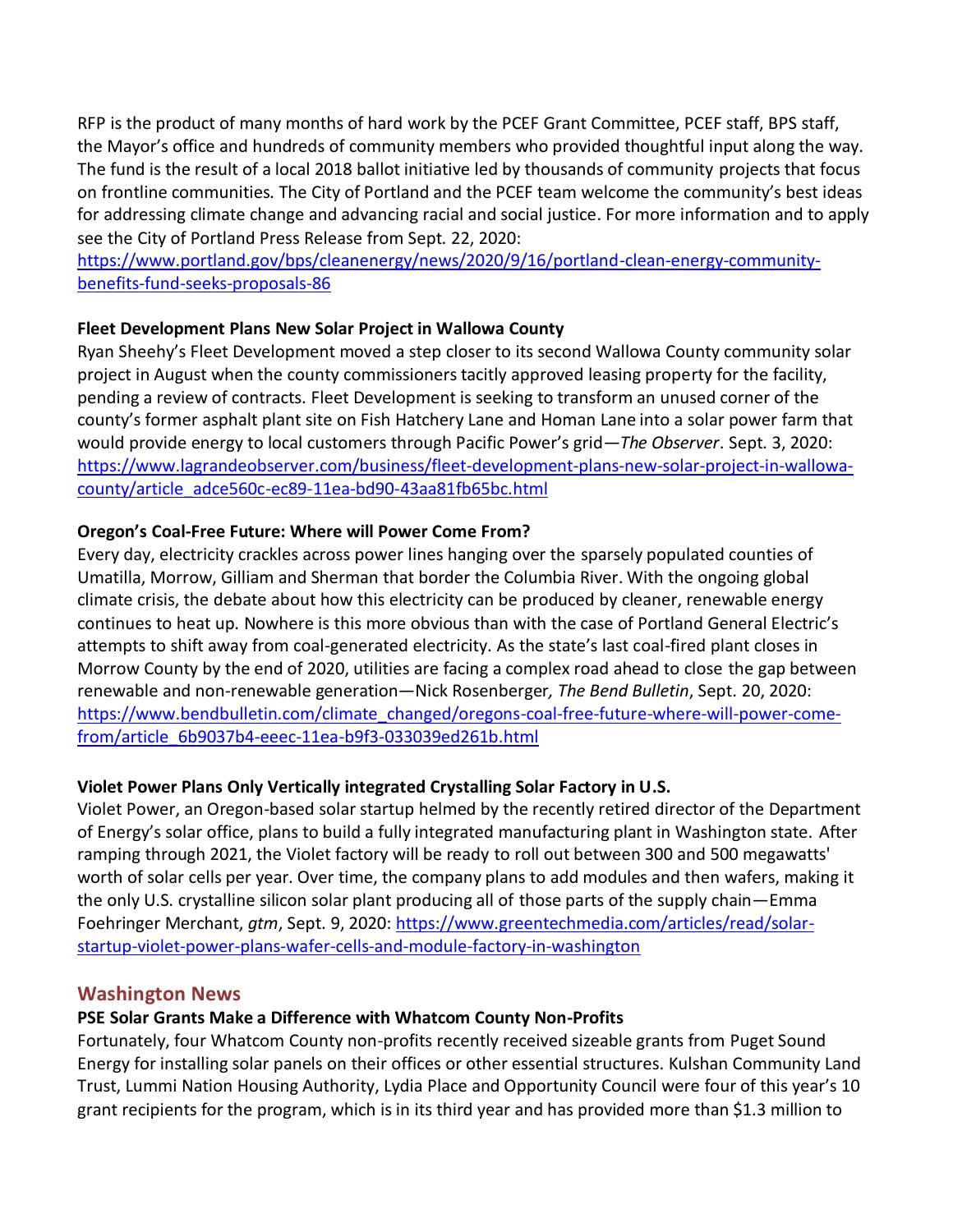non-profits across PSE's Washington service map—by Matt Benoit, *Whatcom Talk*, Sept. 22, 2020: [https://www.whatcomtalk.com/2020/09/21/pse-solar-grants-make-a-difference-with-whatcom](https://www.whatcomtalk.com/2020/09/21/pse-solar-grants-make-a-difference-with-whatcom-county-non-profits/)[county-non-profits/](https://www.whatcomtalk.com/2020/09/21/pse-solar-grants-make-a-difference-with-whatcom-county-non-profits/)

## **PSE Awards Organizations Funding for New Solar Installations**

As the COVID-19 pandemic has impacted families throughout Washington, local organizations that have been helping them will receive support from Puget Sound Energy. PSE will grant nearly \$580,000 to 10 organizations throughout its service area for new solar installations which will total 235 kW of new installed solar enough to power/or save nearly 240,000 kWh. This will help local organizations by reducing its operating costs while also helping the environment by producing green power—Northern *Kittitas County Tribune*, Aug. 27, 2020: [https://nkctribune.com/pse-awards-organizations-funding-for](https://nkctribune.com/pse-awards-organizations-funding-for-new-solar-installations/)[new-solar-installations/](https://nkctribune.com/pse-awards-organizations-funding-for-new-solar-installations/)

# **Edwin Wanji Brings Solar Energy to South Seattle — and Rural Kenya**

When two men met long ago as part of a city committee, they did not know that years later it would lead to a solar installation. Dennis Comer, who lives near Genesee Park, works as the director of the nonprofit [Central Area Collaborative.](https://cacseattle.org/) His days are spent trying to promote investments and development that will benefit the Central District and preserve its cultural legacy. Edwin Wanji is the owner of [Sphere Solar Energy,](https://spheresolarenergy.com/certified-minority-owned/) a five-year-old company that installs solar panels on roofs in Washington as well as around the world. Sally James, *South Seattle Emerald*, Sept. 24, 2020: [https://southseattleemerald.com/2020/09/24/edwin-ngangi-wanji-brings-solar-energy-to-south](https://southseattleemerald.com/2020/09/24/edwin-ngangi-wanji-brings-solar-energy-to-south-seattle-and-rural-kenya/)[seattle-and-rural-kenya/](https://southseattleemerald.com/2020/09/24/edwin-ngangi-wanji-brings-solar-energy-to-south-seattle-and-rural-kenya/)

## **Installment of Solar Panels to Save City \$10,000 a Year**

The City of Pullman finished the installment of solar panels for the new City Hall and Parks, Facilities and Recreation building in downtown. Kevin Gardes, City of Pullman public works director, said there has been a discussion of installing solar panels but the city needed to find a suitable site to install them. The solar panels will help offset the electricity use and cost at the new City Hall and Parks, Facilities and Recreation building, he said.—Andrea Gonzalez, *Daily Evergreen*, Aug. 25, 2020: [https://dailyevergreen.com/84435/news/installment-of-solar-panels-to-save-city-10000-a](https://dailyevergreen.com/84435/news/installment-of-solar-panels-to-save-city-10000-a-year/#:~:text=Pullman%20City%20Hall%20now%20has,for%20more%20than%2030%20years.&text=The%20City%20of%20Pullman%20finished,and%20Recreation%20building%20in%20downtown)[year/#:~:text=Pullman%20City%20Hall%20now%20has,for%20more%20than%2030%20years.&text=Th](https://dailyevergreen.com/84435/news/installment-of-solar-panels-to-save-city-10000-a-year/#:~:text=Pullman%20City%20Hall%20now%20has,for%20more%20than%2030%20years.&text=The%20City%20of%20Pullman%20finished,and%20Recreation%20building%20in%20downtown) [e%20City%20of%20Pullman%20finished,and%20Recreation%20building%20in%20downtown.](https://dailyevergreen.com/84435/news/installment-of-solar-panels-to-save-city-10000-a-year/#:~:text=Pullman%20City%20Hall%20now%20has,for%20more%20than%2030%20years.&text=The%20City%20of%20Pullman%20finished,and%20Recreation%20building%20in%20downtown)

# **Solar Industry**

# **How the Coronavirus Pandemic Has Impacted U.S. Solar So Far**

Since the coronavirus pandemic began shutting down cities and states, the U.S. solar industry has had to cope with a new normal. Though it has only been a few (very, very long) months, solar developers, financiers and installers have pivoted to new ways of selling and funding projects. With an end to the pandemic nowhere in sight, those changes look to be enduring. Some have even benefited the industry—Emma Foehringer Merchant, *gtm*, Sept. 28, 2020:

[https://www.greentechmedia.com/articles/read/how-the-coronavirus-pandemic-has-already](https://www.greentechmedia.com/articles/read/how-the-coronavirus-pandemic-has-already-reshaped-u.s-solar)[reshaped-u.s-solar](https://www.greentechmedia.com/articles/read/how-the-coronavirus-pandemic-has-already-reshaped-u.s-solar)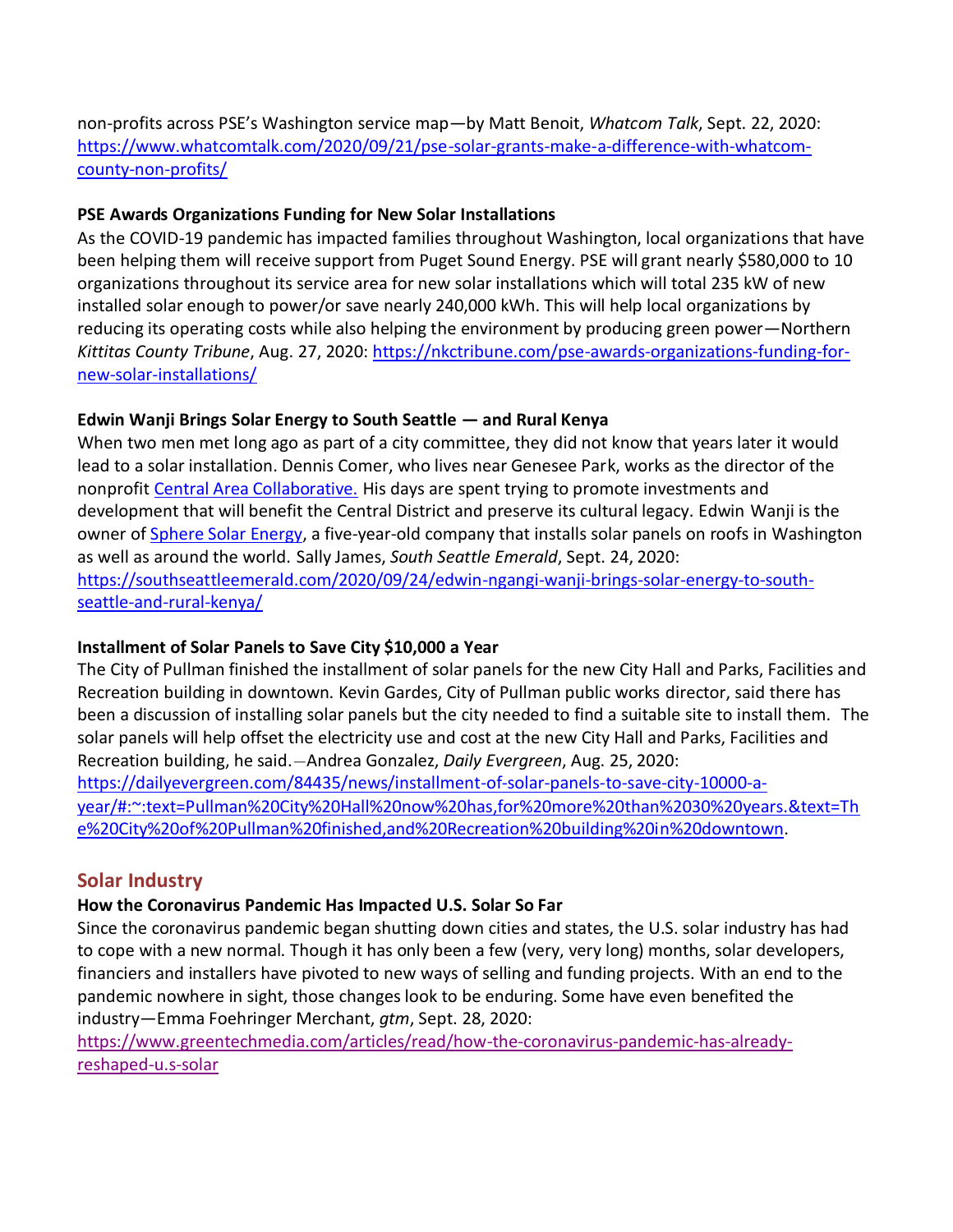#### **Hiring for Solar Jobs During a pandemic**

In spite of industry-wide job loss and economic slowdown associated with the pandemic, Kevin Gillespie, president of Headline Solar, shares how he has actually been able to make new hires and keep his business not just operating, but thriving—Kevin Gillespie, *pv magazine*, Sept. 28, 2020: <https://www.pv-magazine.com/2020/09/28/hiring-for-solar-jobs-during-a-pandemic/>

#### **Solar Market Insight Report 2020 Q3**

The quarterly SEIA/Wood Mackenzie Power & Renewables U.S. Solar Market InsightTM report shows the major trends in the U.S. solar industry. For Q3, the report notes that utility scale remains resilient and residential and non-residential segments saw a significant slowdown. For more information, the press release and to access the full report, see SEIA, Sept. 10, 2020: [https://www.seia.org/research](https://www.seia.org/research-resources/solar-market-insight-report-2020-q3)[resources/solar-market-insight-report-2020-q3](https://www.seia.org/research-resources/solar-market-insight-report-2020-q3)

#### **Game changer: Violet Power to Offer 50-Year Solar Panel Warranty with U.S.-Made IBC Technology**

**Coming** out of stealth-mode, U.S.-based integrated PV panel manufacturing start-up, Violet Power intends to disrupt the PV industry with in-house production of high-efficiency IBC (Interdigitated Back Contact) solar cells. The company will use cell-to-module 'flex circuit' and thermal plastic encapsulant technology in a glass/glass configuration that will have a solar panel warranty of 50 years, more than three times the average in the industry, today—Mark Osborne*, PV Tech,* Sept. 8, 2020[: https://www.pv](https://www.pv-tech.org/news/game-changer-violet-power-to-offer-50-year-solar-panel-warranty-with-us-made-ibc-technology)[tech.org/news/game-changer-violet-power-to-offer-50-year-solar-panel-warranty-with-us-made-ibc](https://www.pv-tech.org/news/game-changer-violet-power-to-offer-50-year-solar-panel-warranty-with-us-made-ibc-technology)[technology](https://www.pv-tech.org/news/game-changer-violet-power-to-offer-50-year-solar-panel-warranty-with-us-made-ibc-technology)

#### **Solar Panels Generate Mountains of Waste — and Heat the Planet**

The problem of solar panel waste is now becoming evident. As environmental journalist, [Emily Folk](https://www.renewableenergymagazine.com/emily-folk/waste-in-the-renewable-energy-industry-and-20200305)  [admits](https://www.renewableenergymagazine.com/emily-folk/waste-in-the-renewable-energy-industry-and-20200305) in Renewable Energy Magazine, "when talking about renewable energy, the topic of waste does not often appear." She attributes this to the supposed "pressures of climate change" and alleged "urgency to find alternative energy sources," saying people may thus be hesitant to discuss "possible negative impacts of renewable energy."—Duggan Flanakin, *CFACT*, Sept. 18, 2020: [https://www.cfact.org/2020/09/18/solar-panels-generate-mountains-of-waste-and-heat-the](https://www.cfact.org/2020/09/18/solar-panels-generate-mountains-of-waste-and-heat-the-planet/?utm_source=rss&utm_medium=rss&utm_campaign=solar-panels-generate-mountains-of-waste-and-heat-the-planet?utm_source=rss&utm_medium=rss&utm_campaign=solar-panels-generate-mountains-of-waste-and-heat-the-planet)[planet/?utm\\_source=rss&utm\\_medium=rss&utm\\_campaign=solar-panels-generate-mountains-of](https://www.cfact.org/2020/09/18/solar-panels-generate-mountains-of-waste-and-heat-the-planet/?utm_source=rss&utm_medium=rss&utm_campaign=solar-panels-generate-mountains-of-waste-and-heat-the-planet?utm_source=rss&utm_medium=rss&utm_campaign=solar-panels-generate-mountains-of-waste-and-heat-the-planet)[waste-and-heat-the-planet?utm\\_source=rss&utm\\_medium=rss&utm\\_campaign=solar-panels-generate](https://www.cfact.org/2020/09/18/solar-panels-generate-mountains-of-waste-and-heat-the-planet/?utm_source=rss&utm_medium=rss&utm_campaign=solar-panels-generate-mountains-of-waste-and-heat-the-planet?utm_source=rss&utm_medium=rss&utm_campaign=solar-panels-generate-mountains-of-waste-and-heat-the-planet)[mountains-of-waste-and-heat-the-planet](https://www.cfact.org/2020/09/18/solar-panels-generate-mountains-of-waste-and-heat-the-planet/?utm_source=rss&utm_medium=rss&utm_campaign=solar-panels-generate-mountains-of-waste-and-heat-the-planet?utm_source=rss&utm_medium=rss&utm_campaign=solar-panels-generate-mountains-of-waste-and-heat-the-planet) 

## **Upcoming Conferences, Webinars, etc.**

**2020** *Virtual* **Washington State Solar Summit, Friday October 16, 2020 8:00 a.m.-12:30 p.m.** Each year the Solar Summit is an important annual information gathering and networking event for industry stakeholders **including manufacturers, installers, utilities, municipalities, legislators/policy makers, educators, students, tribal members, advocacy organizations/nonprofits, distributors, engineers, financial lenders, consultants and more. The Solar Summit** attempts to tackle the timeliest issues and most talked about conversations surrounding solar energy and solar adoption in Washington. Early Bird rates end Oct. 2, 2020. For more information and to register: [https://www.solarwa.org/2020\\_solar\\_summit](https://www.solarwa.org/2020_solar_summit)